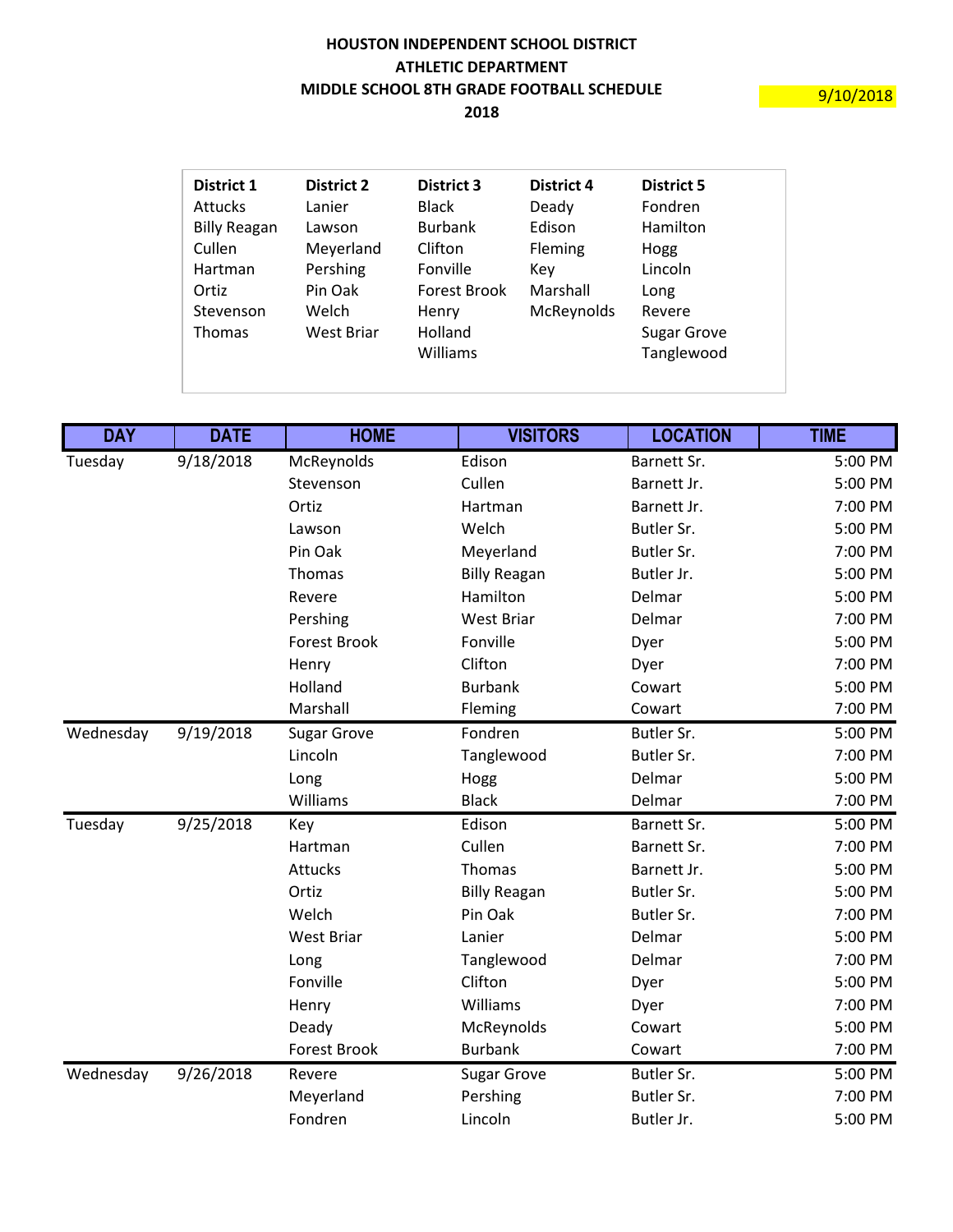## HISD - Athletic Department 2018 MIddle School 8th Grade Football Schedule

| <b>DAY</b> | <b>DATE</b> | <b>HOME</b>         | <b>VISITORS</b>     | <b>LOCATION</b> | <b>TIME</b> |
|------------|-------------|---------------------|---------------------|-----------------|-------------|
|            |             | Hogg                | Hamilton            | Dyer            | 5:00 PM     |
|            |             | <b>Black</b>        | Holland             | Cowart          | 5:00 PM     |
| Tuesday    | 10/2/2018   | Marshall            | Deady               | Barnett Sr.     | 5:00 PM     |
|            |             | Ortiz               | Thomas              | Barnett Sr.     | 7:00 PM     |
|            |             | Stevenson           | Attucks             | Barnett Jr.     | 5:00 PM     |
|            |             | Revere              | Fondern             | Butler Sr.      | 5:00 PM     |
|            |             | Lanier              | Meyerland           | Butler Sr.      | 7:00 PM     |
|            |             | Pershing            | Welch               | Butler Jr.      | 5:00 PM     |
|            |             | Henry               | <b>Black</b>        | Delmar          | 5:00 PM     |
|            |             | Hamilton            | Tanglewood          | Delmar          | 7:00 PM     |
|            |             | Fonville            | Williams            | Dyer            | 5:00 PM     |
|            |             | Hogg                | <b>Sugar Grove</b>  | Dyer            | 7:00 PM     |
|            |             | Clifton             | <b>Burbank</b>      | Cowart          | 5:00 PM     |
|            |             | Key                 | McReynolds          | Cowart          | 7:00 PM     |
| Wednesday  | 10/3/2018   | <b>Forest Brook</b> | Holland             | Cowart          | 5:00 PM     |
|            |             | Fleming             | Edison              | Barnett Sr.     | 5:00 PM     |
|            |             | Pin Oak             | Lawson              | Butler Sr.      | 5:00 PM     |
|            |             | Long                | Lincoln             | Butler Sr.      | 7:00 PM     |
|            |             | Cullen              | <b>Billy Reagan</b> | Butler Jr.      | 5:00 PM     |
| Tuesday    | 10/9/2018   | Hartman             | Stevenson           | Barnett Sr.     | 5:00 PM     |
|            |             | <b>Attucks</b>      | Ortiz               | Barnett Sr.     | 7:00 PM     |
|            |             | Cullen              | Thomas              | Barnett Jr.     | 5:00 PM     |
|            |             | Lawson              | Pershing            | Butler Sr.      | 5:00 PM     |
|            |             | Hamilton            | Lincoln             | Butler Jr.      | 5:00 PM     |
|            |             | Fondren             | Long                | Delmar          | 5:00 PM     |
|            |             | Hogg                | Revere              | Delmar          | 7:00 PM     |
|            |             | <b>Burbank</b>      | Williams            | Dyer            | 5:00 PM     |
|            |             | Clifton             | Holland             | Cowart          | 5:00 PM     |
|            |             | <b>Black</b>        | <b>Forest Brook</b> | Cowart          | 7:00 PM     |
| Wednesday  | 10/10/2018  | Deady               | Key                 | Cowart          | 5:00 PM     |
|            |             | Fleming             | McReynolds          | Cowart          | 7:00 PM     |
|            |             | Tanglewood          | <b>Sugar Grove</b>  | Dyer            | 5:00 PM     |
|            |             | Fonville            | Henry               | Dyer            | 7:00 PM     |
|            |             | Welch               | Lanier              | Butler Sr.      | 5:00 PM     |
|            |             | Meyerland           | <b>West Briar</b>   | Butler Sr.      | 7:00 PM     |
| Tuesday    | 10/16/2018  | <b>Billy Reagan</b> | Stevenson           | Barnett Sr.     | 5:00 PM     |
|            |             | Cullen              | Ortiz               | Barnett Jr.     | 5:00 PM     |
|            |             | Hamilton            | Long                | Butler Sr.      | 5:00 PM     |
|            |             | Pershing            | Pin Oak             | Butler Sr.      | 7:00 PM     |
|            |             | West Briar          | Welch               | Butler Jr.      | 5:00 PM     |
|            |             | Edison              | Marshall            | Delmar          | 5:00 PM     |
|            |             | <b>Burbank</b>      | Henry               | Delmar          | 7:00 PM     |
|            |             | Fonville            | <b>Black</b>        | Dyer            | 5:00 PM     |
|            |             | Tanglewood          | Revere              | Dyer            | 7:00 PM     |
|            |             | Clifton             | Forest Brook        | Cowart          | 5:00 PM     |